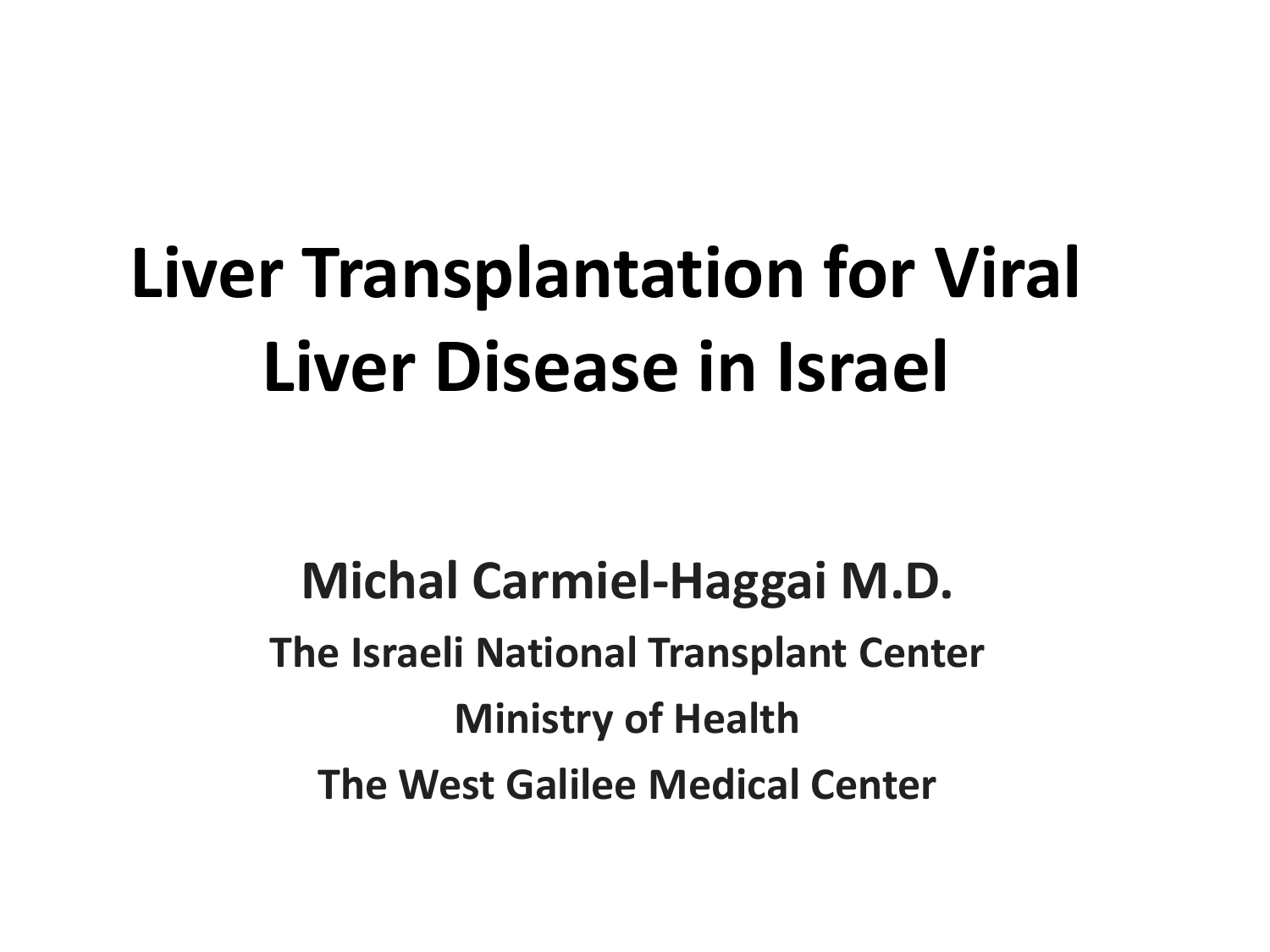# **Liver Transplantation in Israel**

• **Since 1991**

- **Three liver transplantation centers:**
	- **The 'Rabin' Medical Center**
	- **The Tel-Aviv Medical Center**
	- **The 'Hadassah' Medical Center**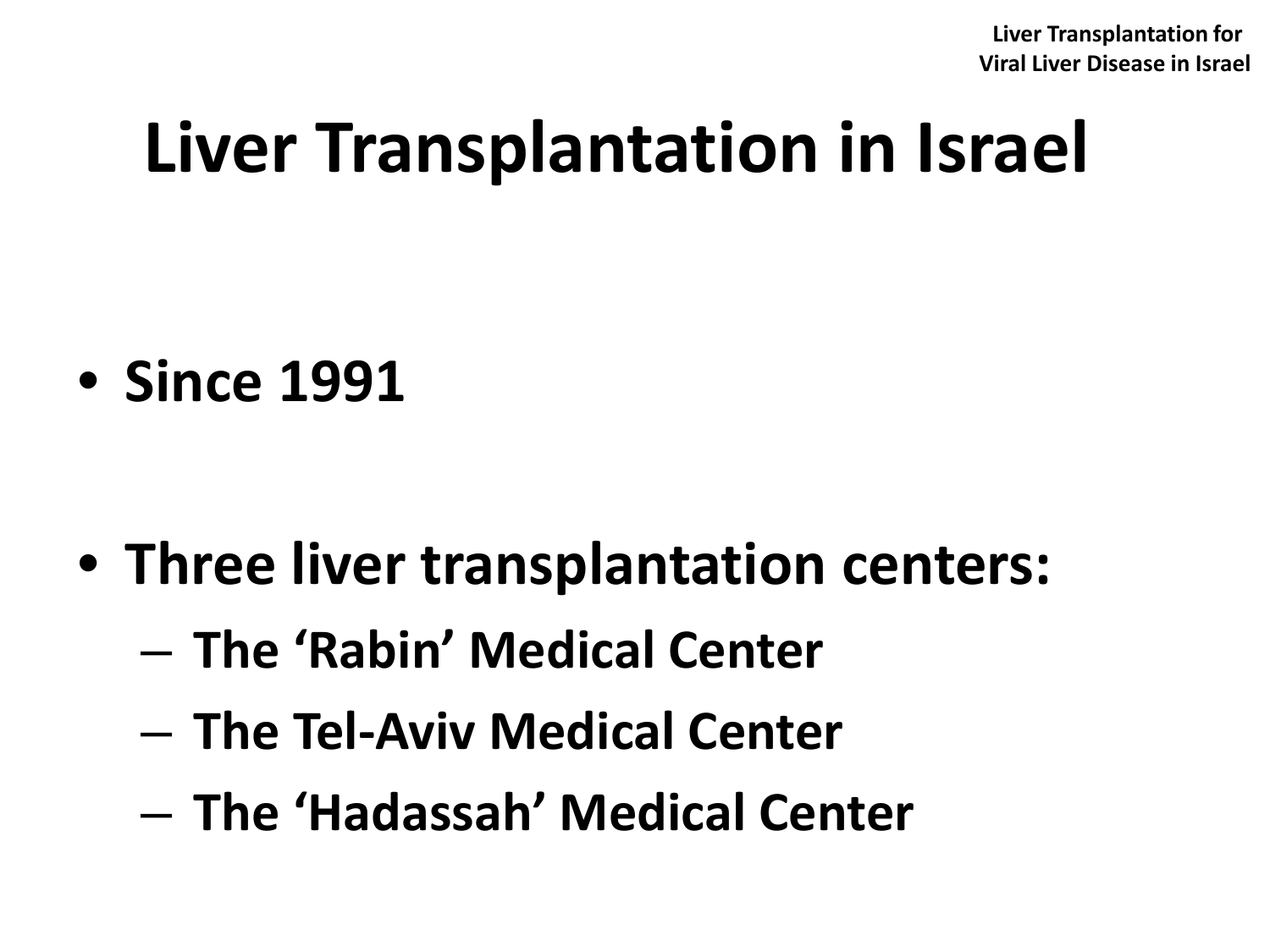# **Liver Transplantation in Israel**

• **840 liver transplantations**

- **Allocation scheme:**
	- **1991-2002: Local**
	- **2002- current: Central:** 
		- **2002-2005 The New England score**
		- **2005-Current: The MELD score**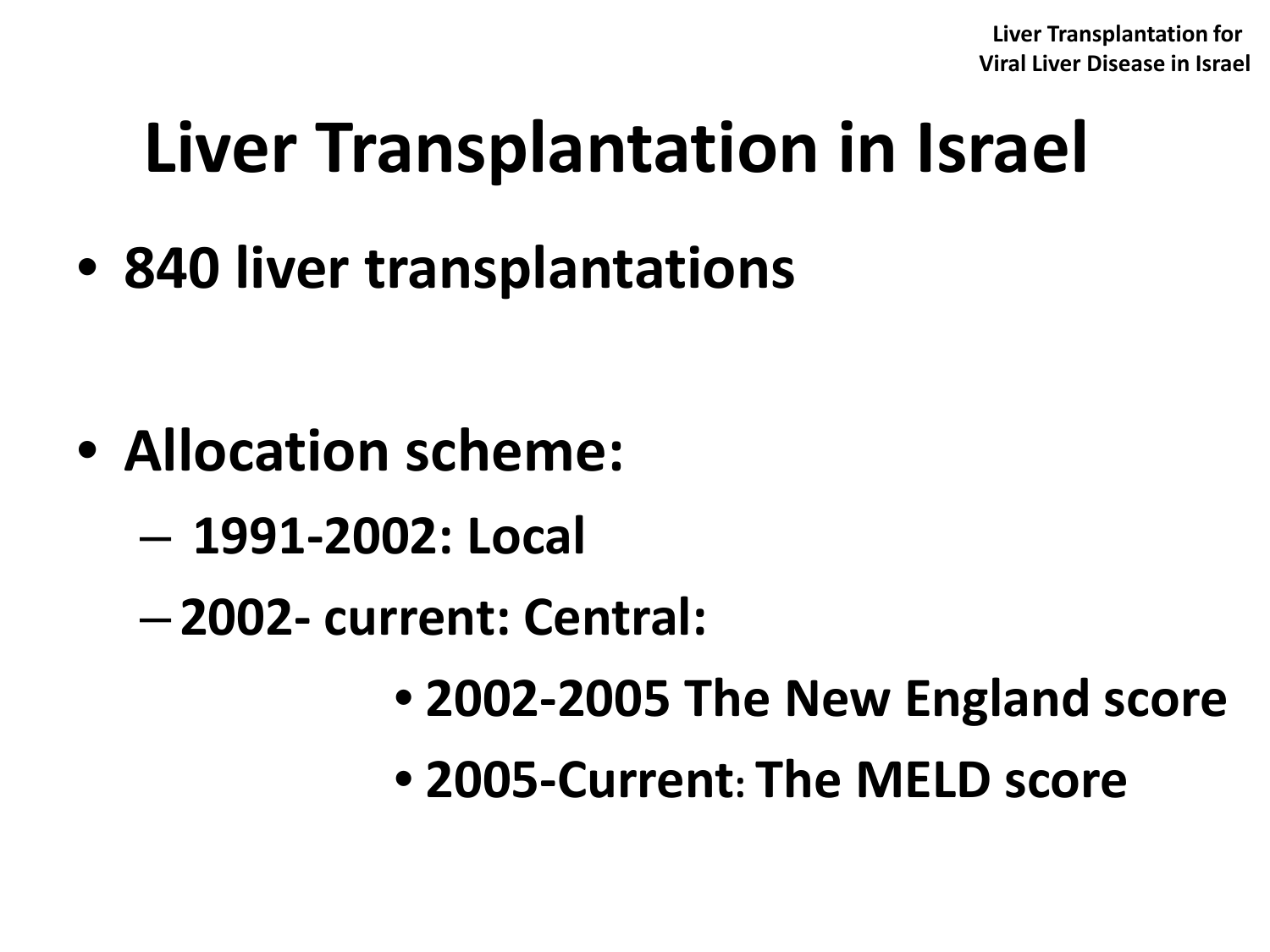# **Etiology for Liver Transplantation**

\*Shaharabani E. et al Harefuah, Sep. 2000 **\* 1991-1999**



#### **Chronic Viral Hepatitis: 49%:**

- **HCV: 25%**
- **HBV:19%**
- • **HBV/HCV 2%**
- • **HBV/HDV 3%**



**2006-2011\*\* HCV** \*\* Carmiel-Haggai M. Harefuah, Dec. 2012



**Chronic Viral Hepatitis: 50.7%:**

- **HCV: 33.6% (HCC: 17%)**
- **HBV: 15.9% (HCC:9%)**
- **HCV/HIV 0.4%**
- **HBV/HDV 0.4%**

HCV: Hepatitis C; HCC: Hepatocellular carcinome; HBV: Hepatitis B; HDV: Hepatitis D; ALF: Acute liver failure; NASH: Non alcoholic liver disease; ALD: Alcoholic liver disease; re-Tx.: re-tranplantation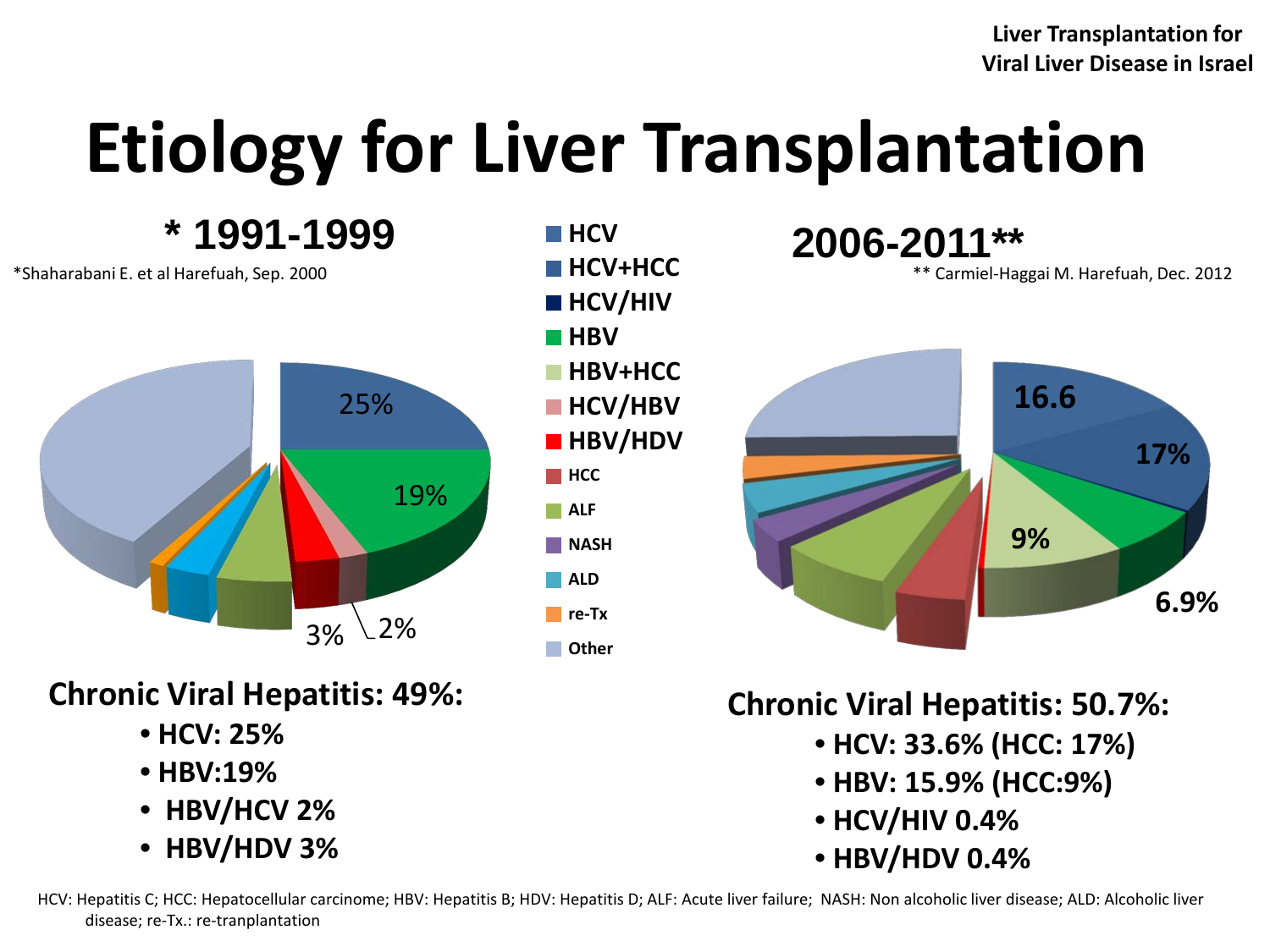### **Liver Transplantation for Hepatitis C:**

- **Men: 61.3%**
- **Average age1: \***
	- **Until 2006: 50.8+10.4**
	- **2006-2011: 56.8+7.75**

 **\*(p=0.015)**

- **Demographic (candidates on waiting list2)**
	- **Eastern Europe: 58%**
	- **Native Jews: 16%**
	- **Native Arabs: 10%**
	- **North Africa: 8%**
	- **North America/ Europe: 8%**

1The Israeli National Transplant Center 2Carmiel et l IA SL meeting; 2009;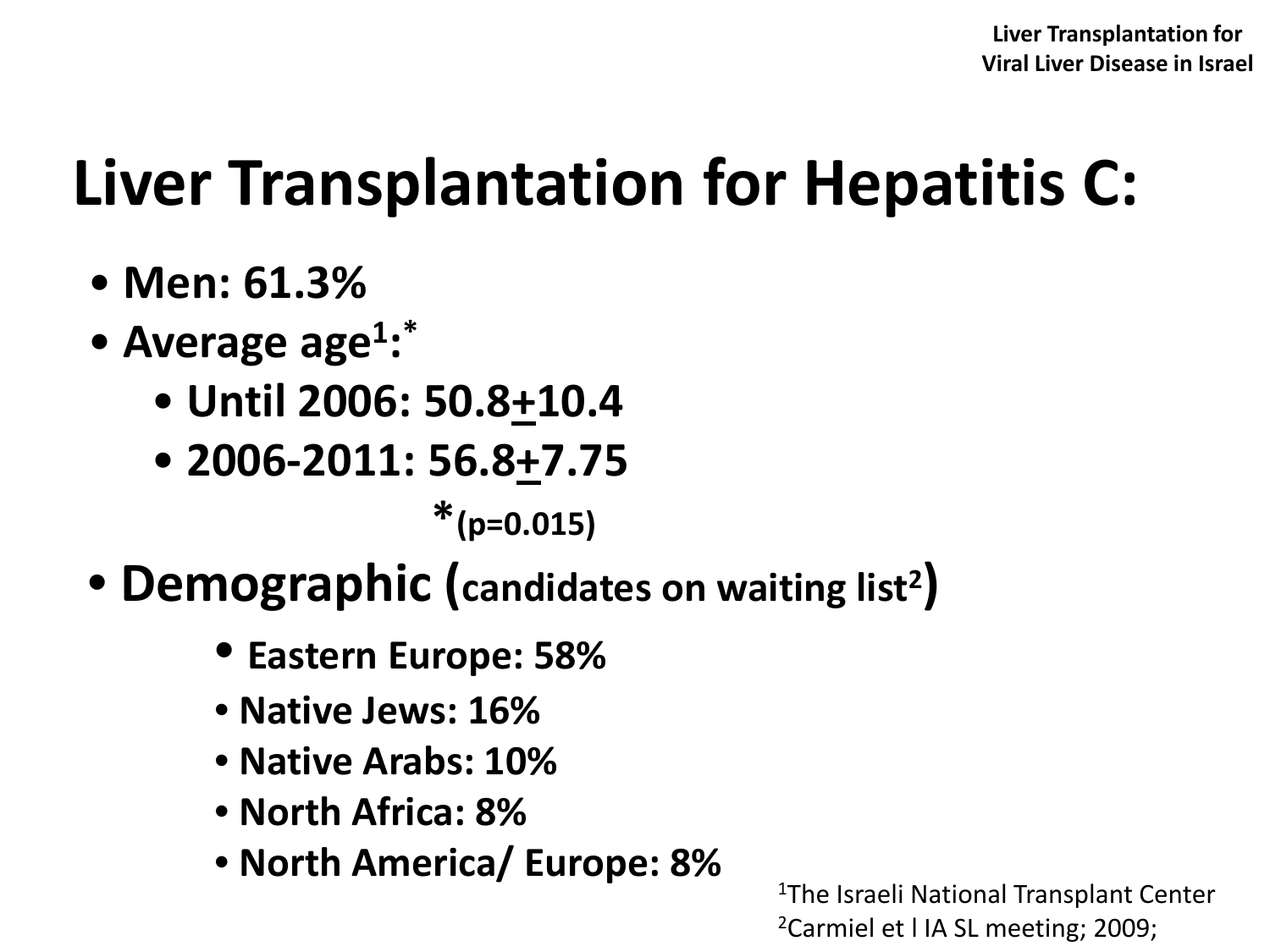### **Liver Transplantation for Hepatitis C Survival (1998-2009)**

|                                     | <b>Patient Survival</b> |               | <b>Graft Survival</b> |               |  |
|-------------------------------------|-------------------------|---------------|-----------------------|---------------|--|
|                                     | 1 year $(\%)$           | 3 year $(\%)$ | 1 year $(\%)$         | 3 year $(\%)$ |  |
| <b>Non-HCV patients</b><br>$(n=78)$ | 83%                     | 80%           | 80%                   | 78%           |  |
| HCV patients (n-65)                 | $81\%$ *                | 74%           | 81%                   | $71\%$ *      |  |

 $*$  p<0.05

Early (90 days) mortality: 12.3% Late mortality :

•**HCV related graft failure: 37.5%%**

- **Recurrent HCV cirrhosis: 25%**
- **Fibrosing cholestatic hepatitis: 12.5%%**
- Non-HCV related liver failure: 12.5%
- Other : 50%

Carmiel et l IA SL meeting; 2009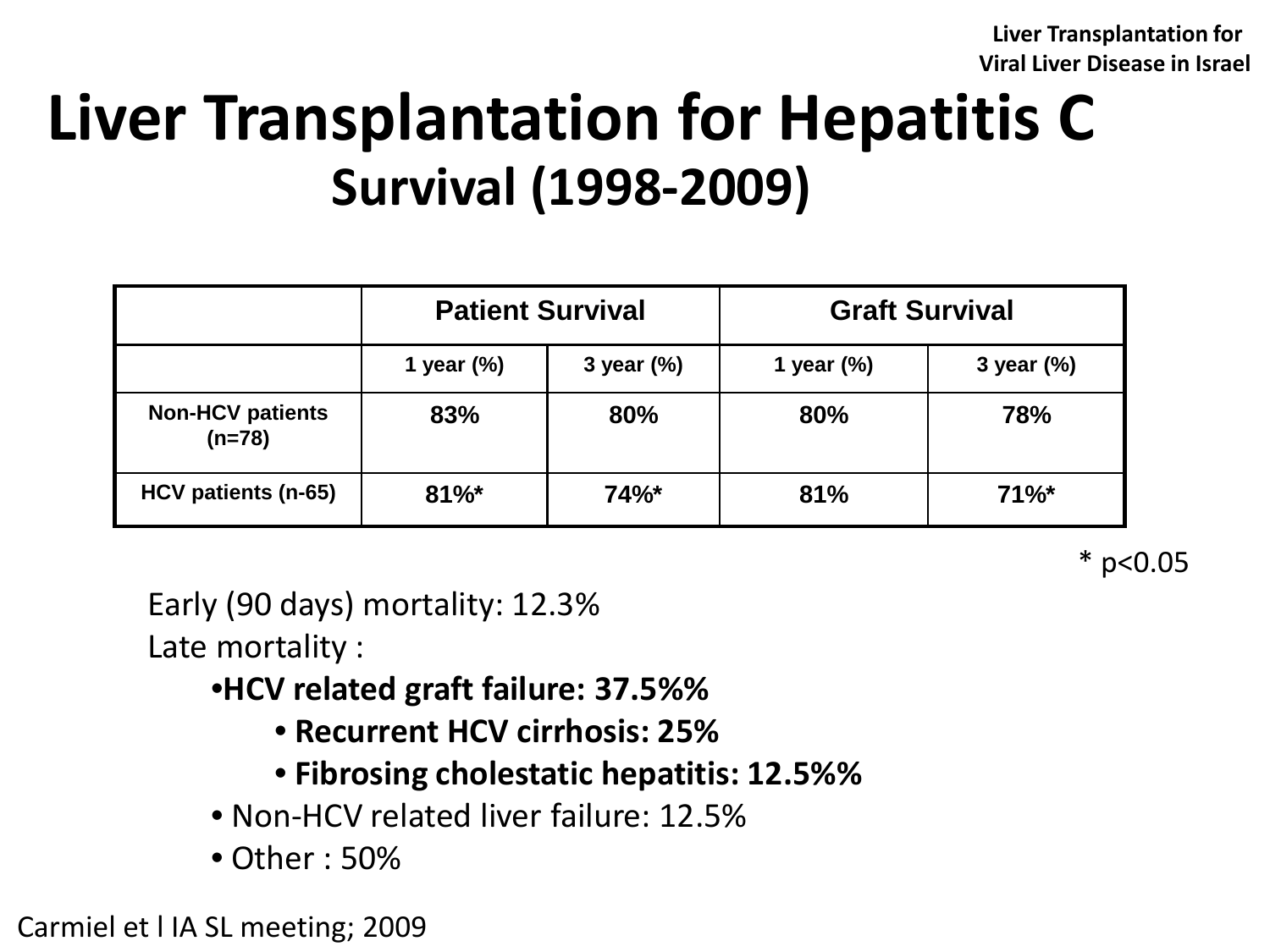## Recurrence of Hepatitis C Viral Liver Disease in Israel

- **Evidence of recurrence: 63-72%\*/\*\***
- **Median interval to recurrence: 117 days(19-488 days)**
- •**Early stage HCV @ diagnosis: 96%\***
- **Response to treatment:**
	- **Introne + Ribavirin : SVR 1:10 (10%)**
	- **Peg-interferone + Ribavirin :** 
		- •**Intent to treat SVR 5:20 (25%)**
		- **Per protocol SVR 5:11 (45.5%)**
	- •**Treatment with anti HCV Direct Acting Agents?**

#### **60% of responders had increased fibrosis despite SVR**

•Carmiel et l IA SL meeting; 2009 \*\*Shaharabani E. et al Harefuah, Sep. 2000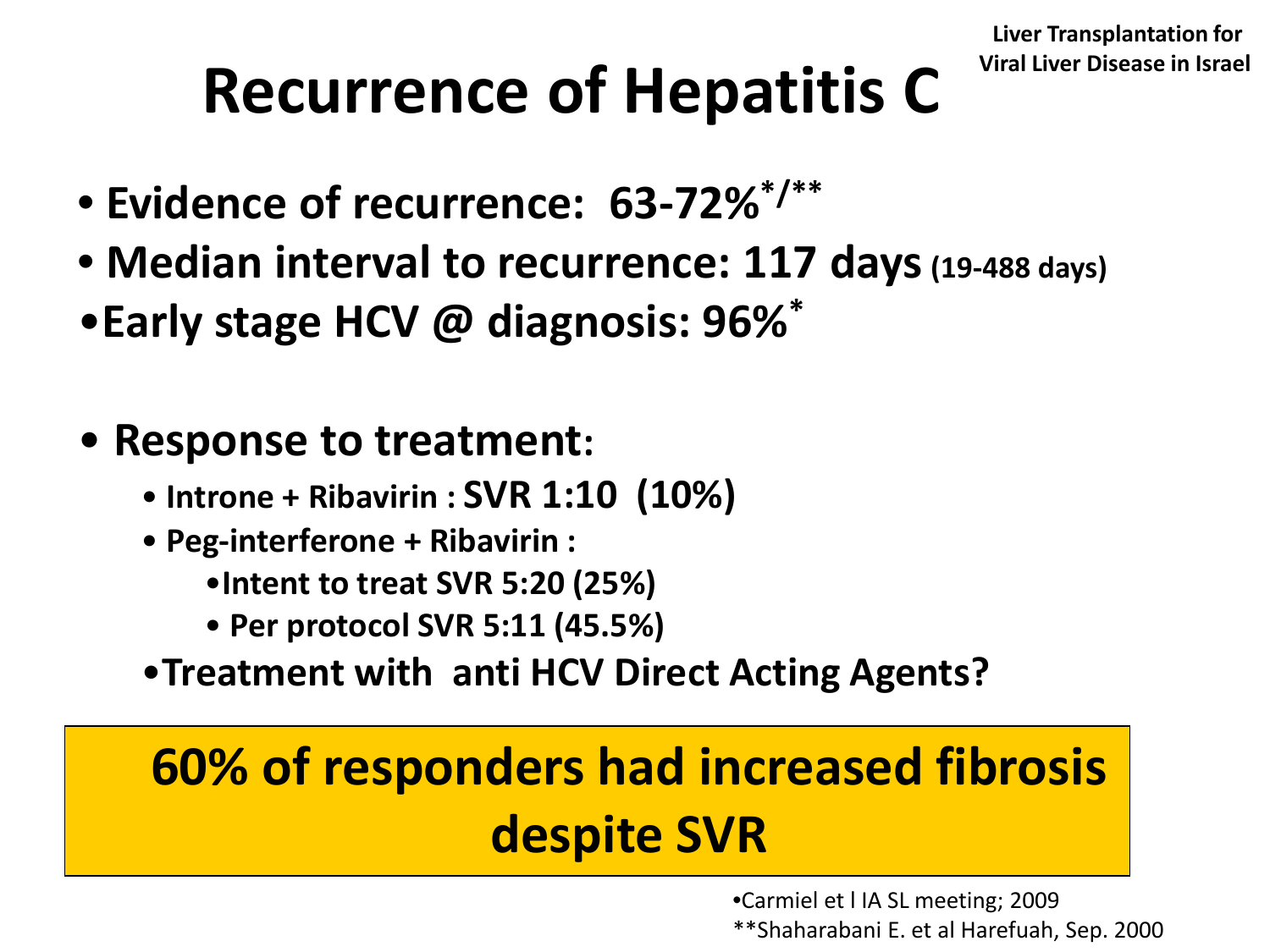### **Liver Transplantation and Hepatitis C: Related Policy**

- **No re-transplantation for HCV related liver failure**
- **Exemption - rare**

#### **HCV (+) DONOR**

•**Use of anti HCV(+) donors for anti HCV(+) recipients**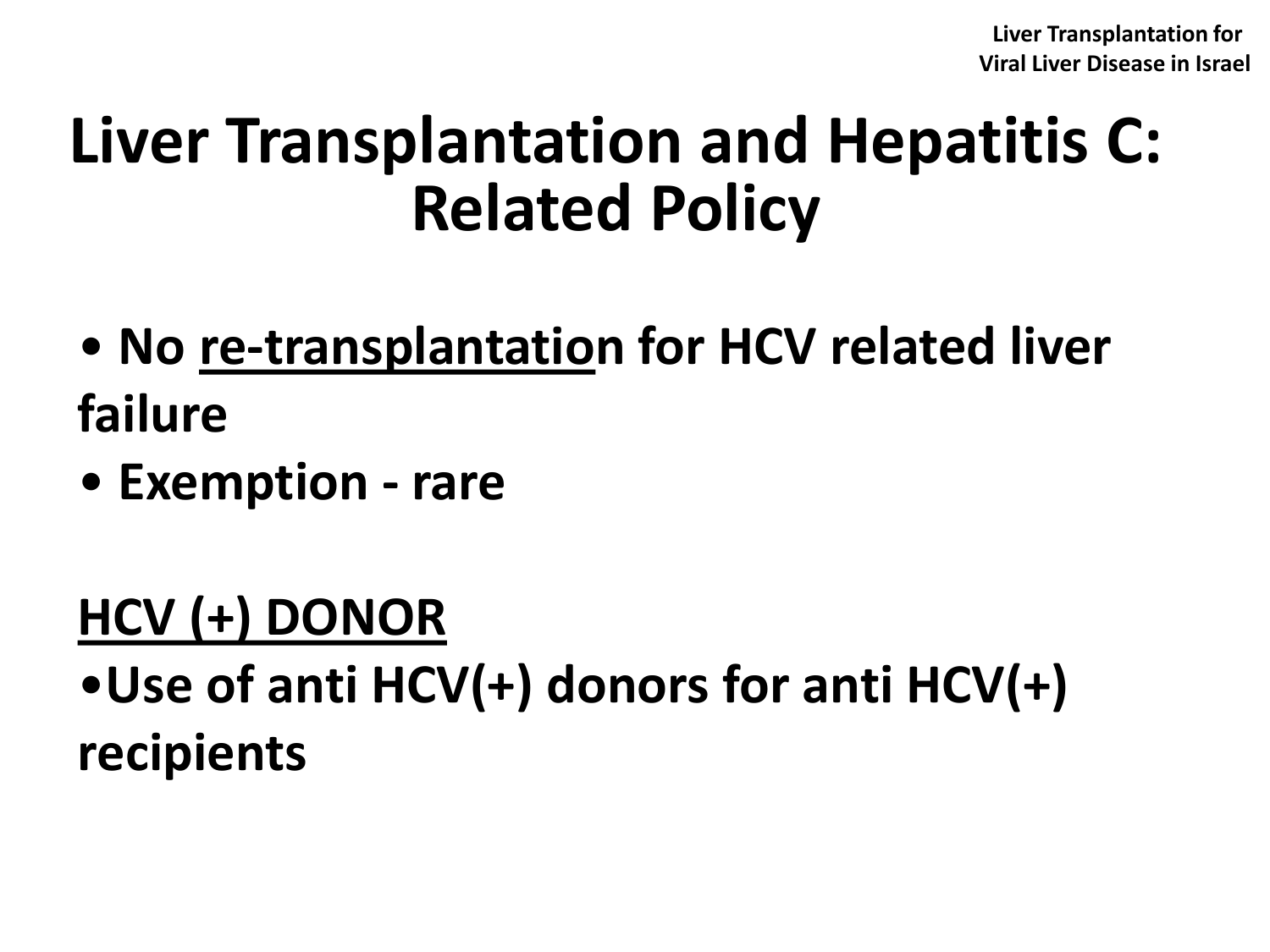### **Liver Transplantation for Hepatitis B**

- **Prevalence among liver transplant recipients:**
	- **1991-1999: 19%( HDV 3%)\***
	- •**2006-2011 : 15.9% (HDV 0.4%)\*\***
- **Demographics:**
	- **Native Arabs: 44%**
	- **Native Jews 12%**
	- **Eastern Europe: 13%**
	- **North Africa: 25%**
	- **Africa 6%**

\*Shaharabani E. et al Harefuah, Sep. 2000

\*\* Carmiel M. Harefuah, Dec. 2012

\*\*\*The Israeli National Transplant Center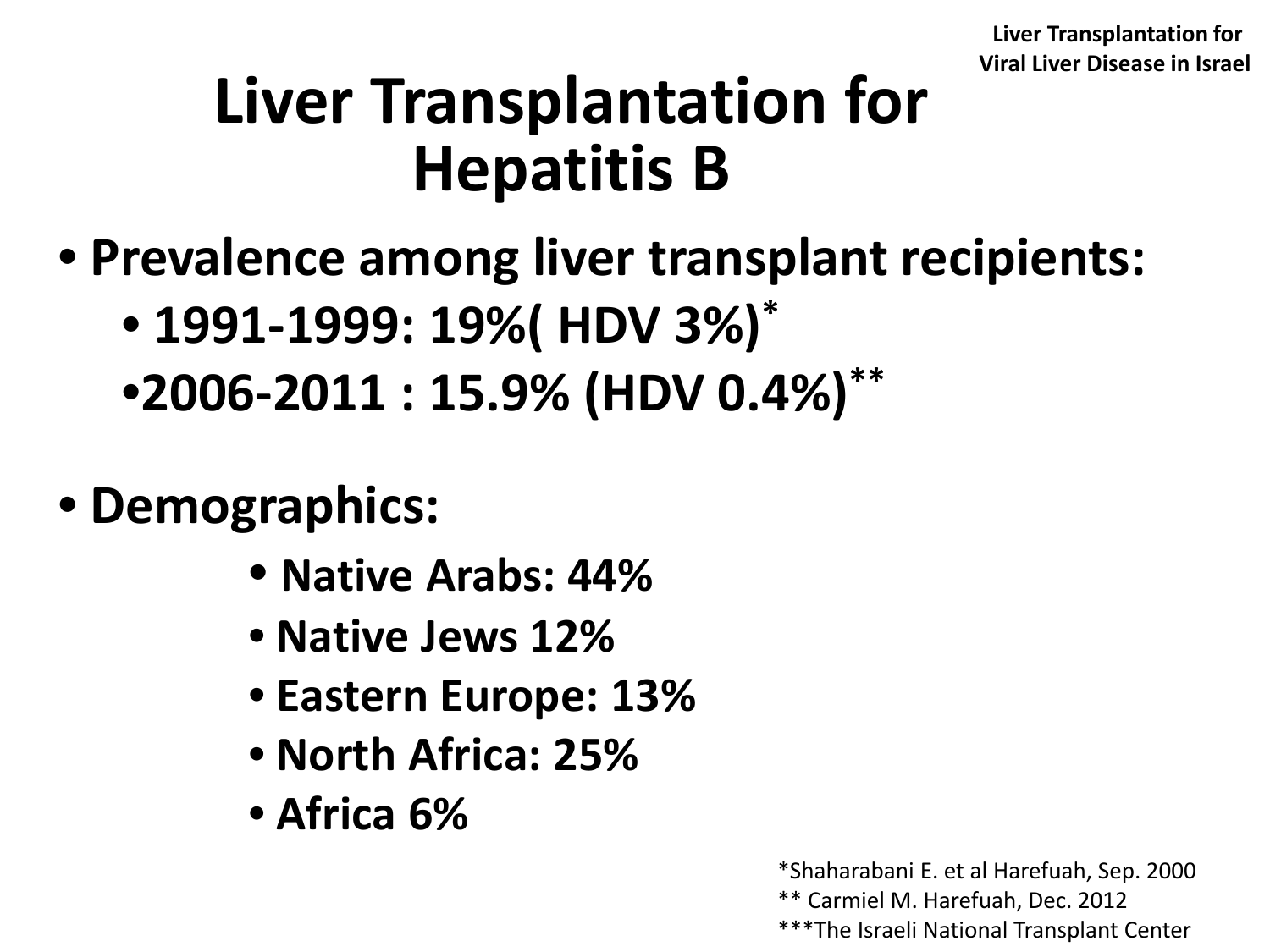### **Re-infection with Hepatitis B:**

- **Pre nucleatide/side analog (NUC) era:**
	- **Incidence of 35%\* graft re-infection:**
		- **Mortality due to liver failure: 30%**
		- **YMDD mutation early after starting Lamivudine**
- **Since 2000:** 
	- **Re infection: rare**
- *De Novo* **Hepatitis B: Reported 5 cases:**
	- **HBcAB+ donor: 2**
	- **Iatrogenic: 1**
	- **Sexually transmitted: 1**
	- **Unknown:1**

•Shaharbani E.et al. Harefuah, 2000, 139(6) •Ben-Ari Z. Liver Transpl 2001, 7(2)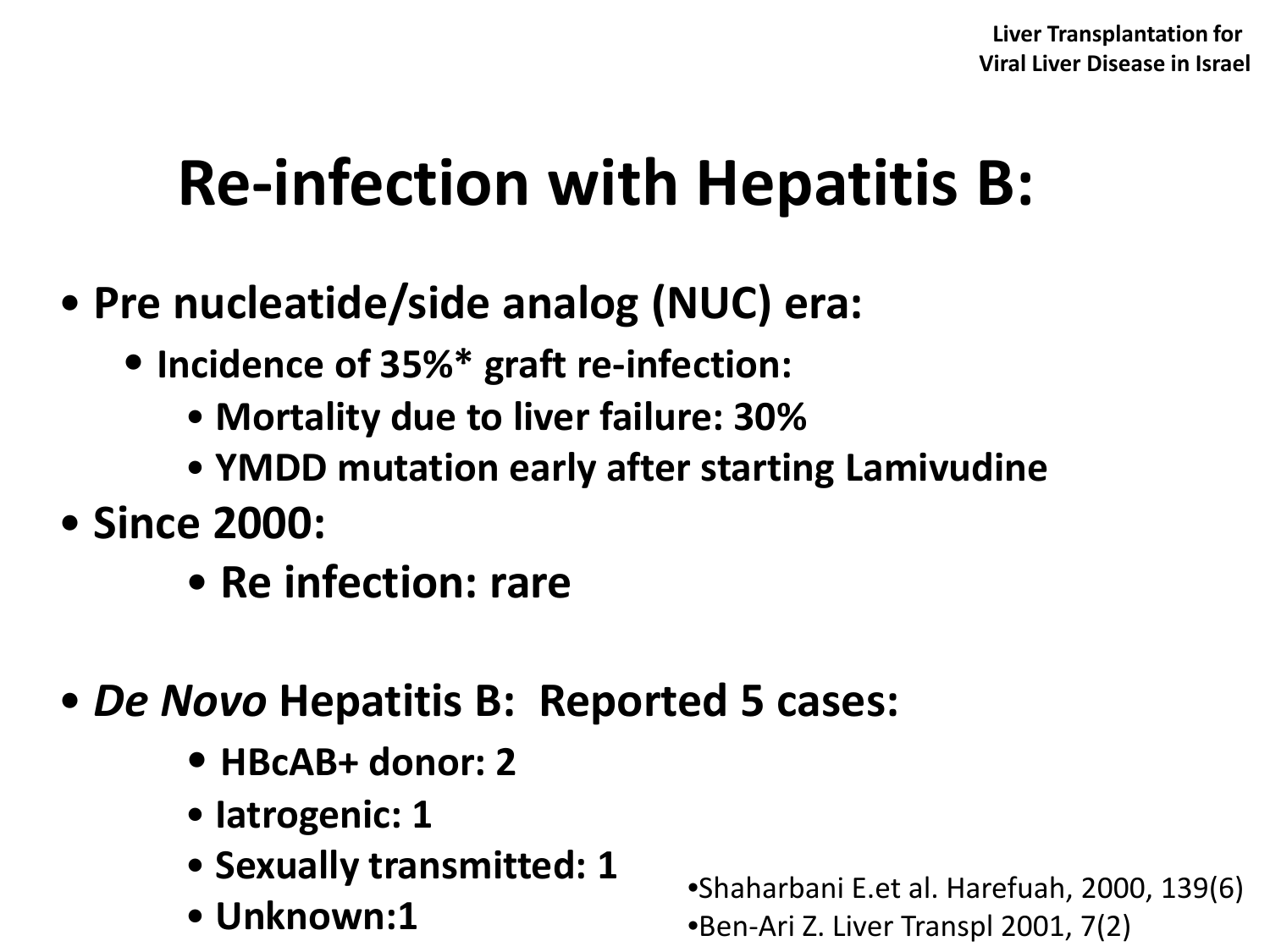### **Candidates Evaluation for HBV Infection**

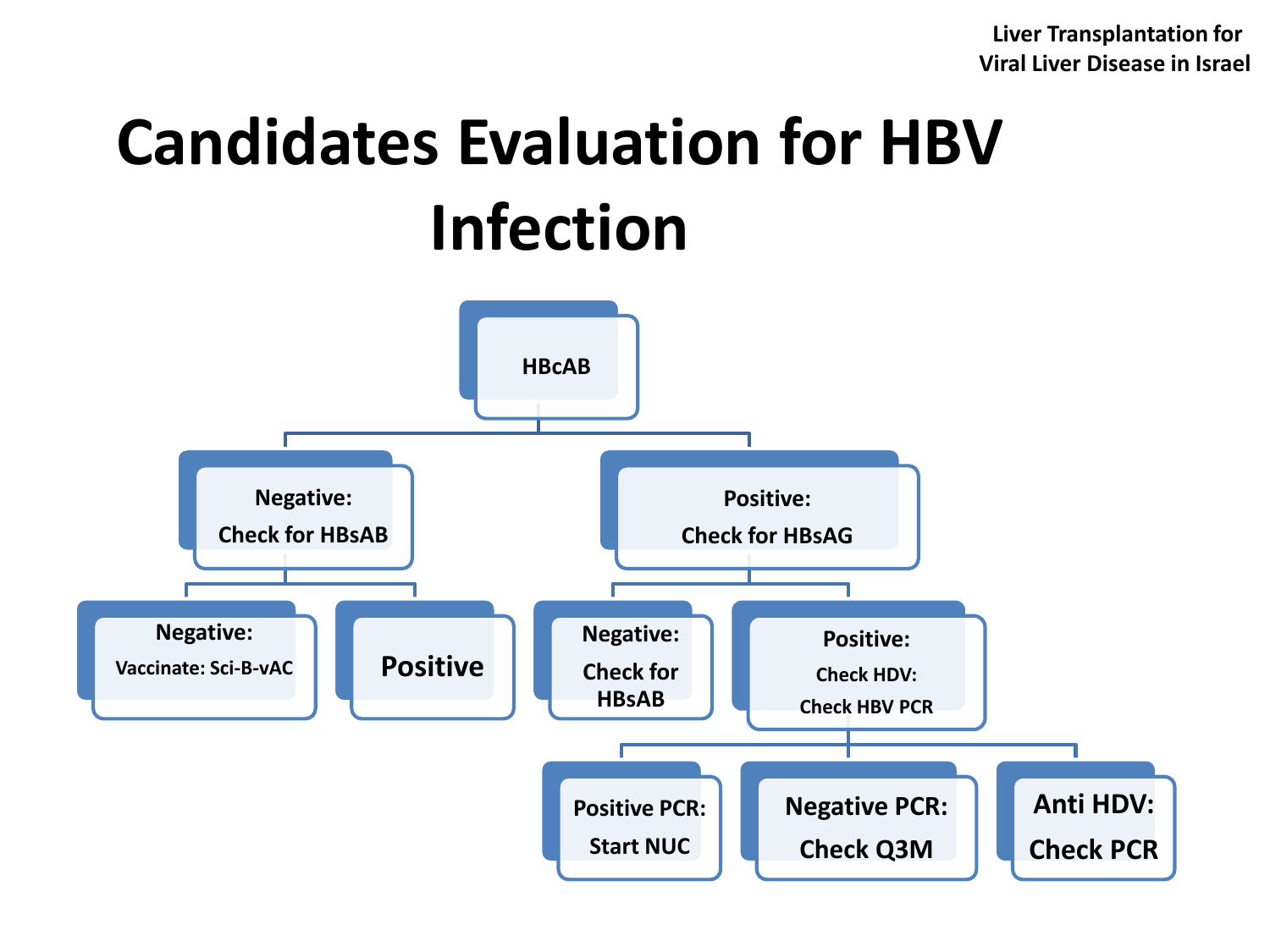### **Preventing HBV Re-Infection**

#### **NUC Protocol**

#### **HBIG Protocol**

- •**Continue NUC previously given**
- **Naïve HBsAg (+) , HBV DNA(-): start Lamivudine**
- •**Repeat HBV DNA check**
- •**Un-hepatic phase**
- **3-7 days post operative**
- **According to HBsAB levels repeat when:**
	- **High risk pts.**
- <500 u/ml
- **First year**
- 
- After 1<sup>st</sup> year  $\rightarrow$  <100-150 u/ml
- •**Check repeatedly for HBsAg + DNA**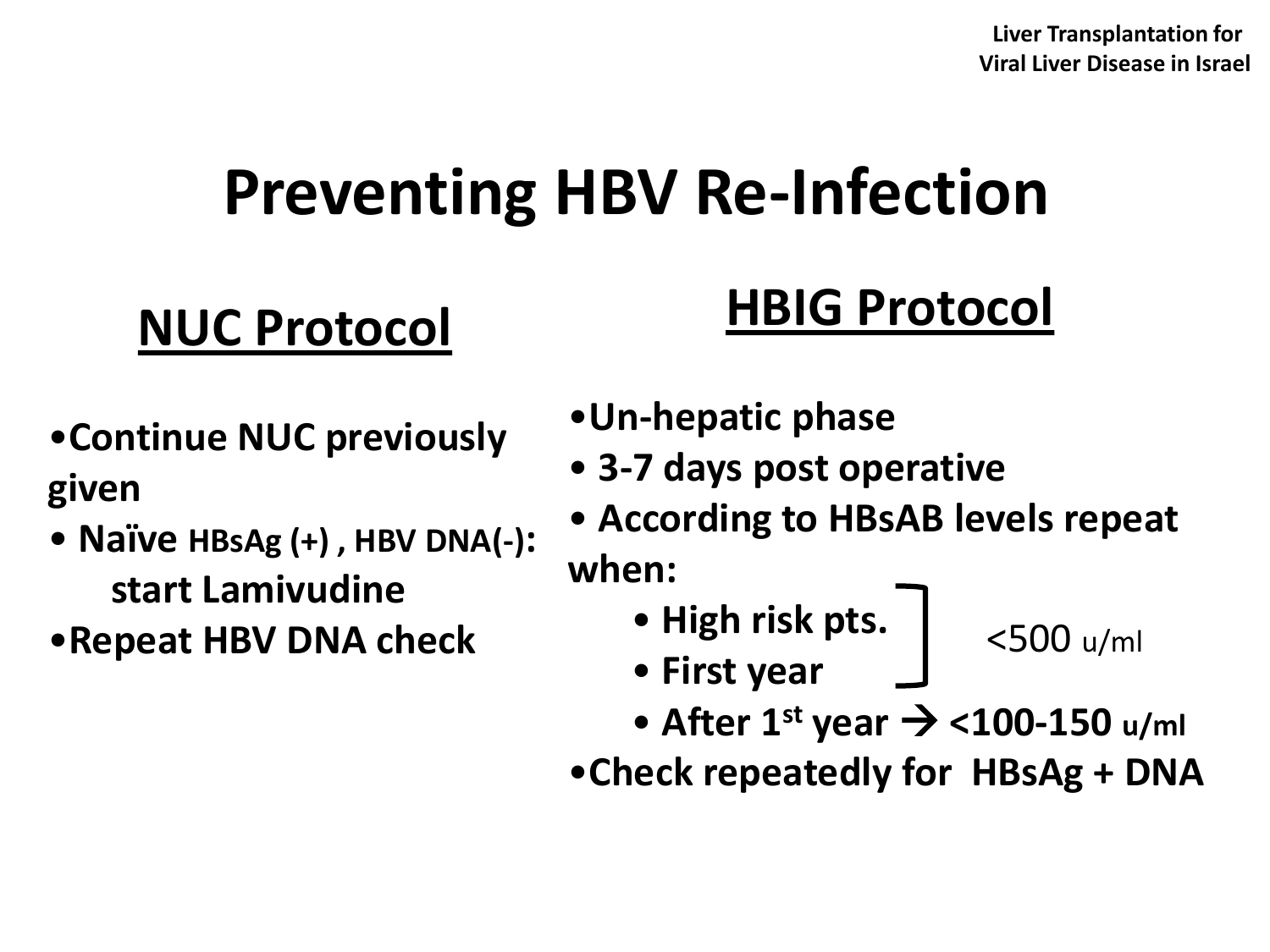### **Liver Transplantation and Hepatitis B: Related Policy**

#### • **Pre transplantation HBV DNA – mandatory for non-urgent cases**

#### **Use of HBcAb + Donors**

**Donor**

|                           | HBsAg+             | <b>Isolated</b><br><b>HBcAb</b> | HBcAB+<br>;HBsAb+<br>$HBSAg -$ | $HBCAb -$ ,<br>HBsAb+ | $HBCAb -$<br>$HBSAb -$ | GF/U HBsAb<br>** Nuc Rx. |
|---------------------------|--------------------|---------------------------------|--------------------------------|-----------------------|------------------------|--------------------------|
| HBcAb+; HBsAg-<br>HBsAb + | Yes                | yes                             | yes                            | $Yes*$                | $+/-$ **               | vaccinate.,<br>f/u HBcAb |
| <b>Isolated HBcAB</b>     | Yes                | $Yes*$                          | yes                            | $Yes*$                | $+/-$ **               |                          |
| $HBSAg +$                 | <b>Consider Bx</b> | no                              | no                             | no                    | no                     |                          |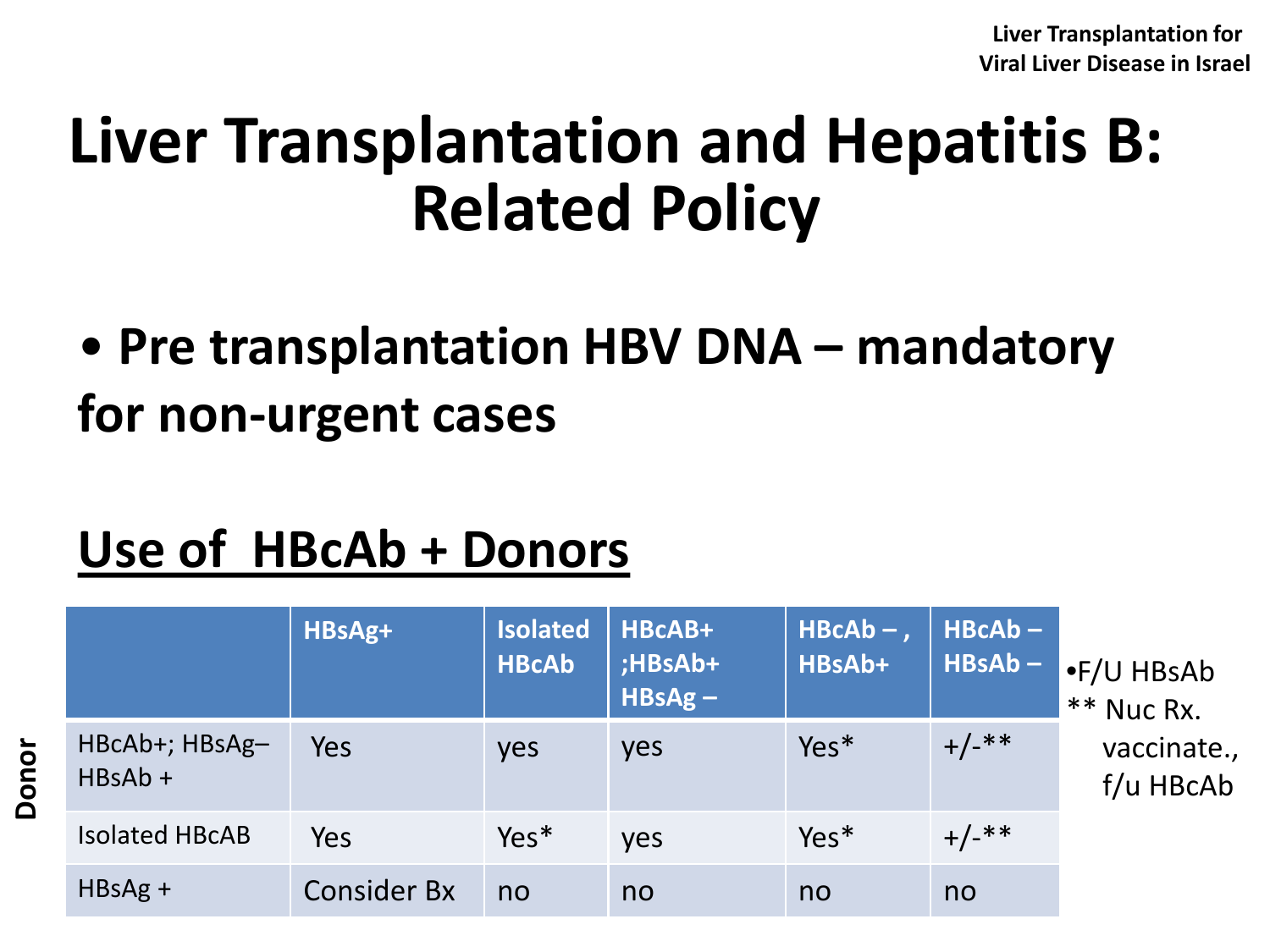## **Urgent Liver Transplantation due to Viral Hepatitis**

#### **Etiology for Urgent Liver Transplantation (Tel-Aviv Medical Center 2003-2009)**



•Carmiel. et al. AASLD, 2007 (abstract)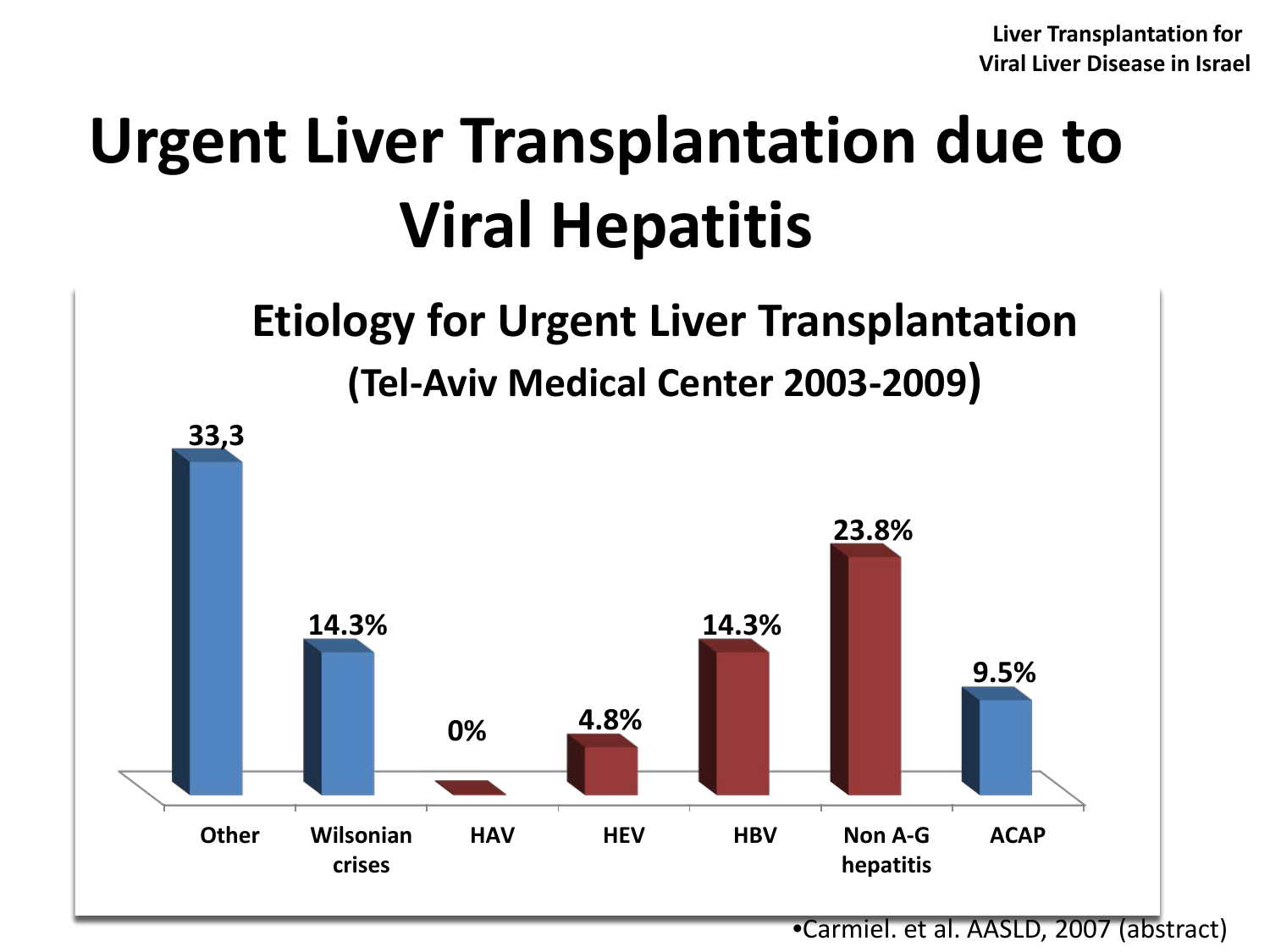### **Urgent Liver Transplantation due to Viral Hepatitis: Pediatric**

• **Hepatitis A: Leading cause for pediatric urgent liver Tx.**

• **All HAV cases before 1999**

• **No HAV induce liver failure was reported (March 2013)**

**Etiology for Urgent Pediatric Liver Transplantation 1996-2007** 

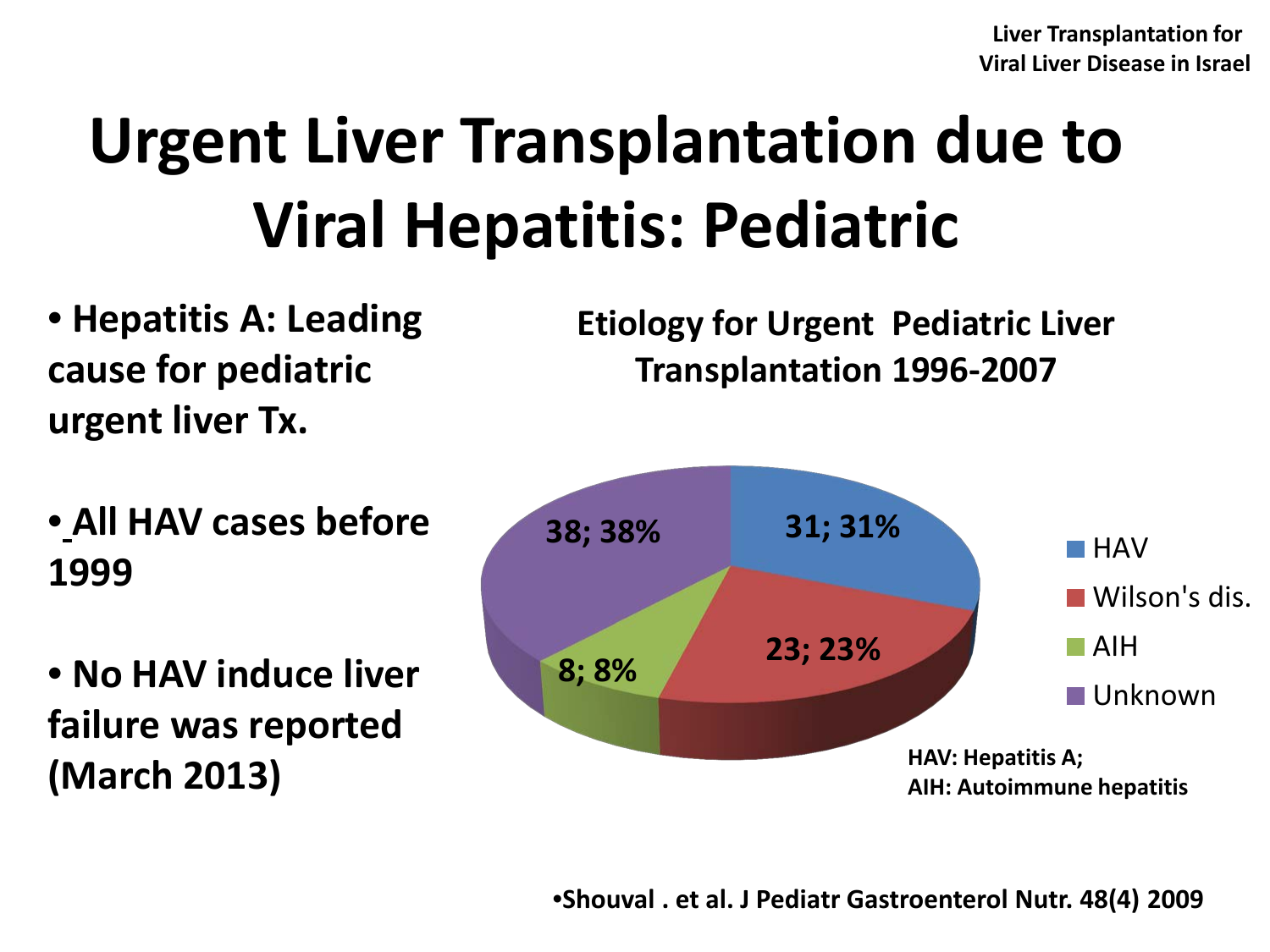#### **Liver Transplantation for Viral Hepatitis in Israel: Future Hepatitis C: Viral Liver Disease in Israel**

- **Leading liver disease**
- **Older recipients**

#### **Post transplantation**

- **Universal recurrence**
- **New direct acting agents**
- **HCIG??**



**Candidates for Liver Transplantation March 2013**

**Liver Transplantation for**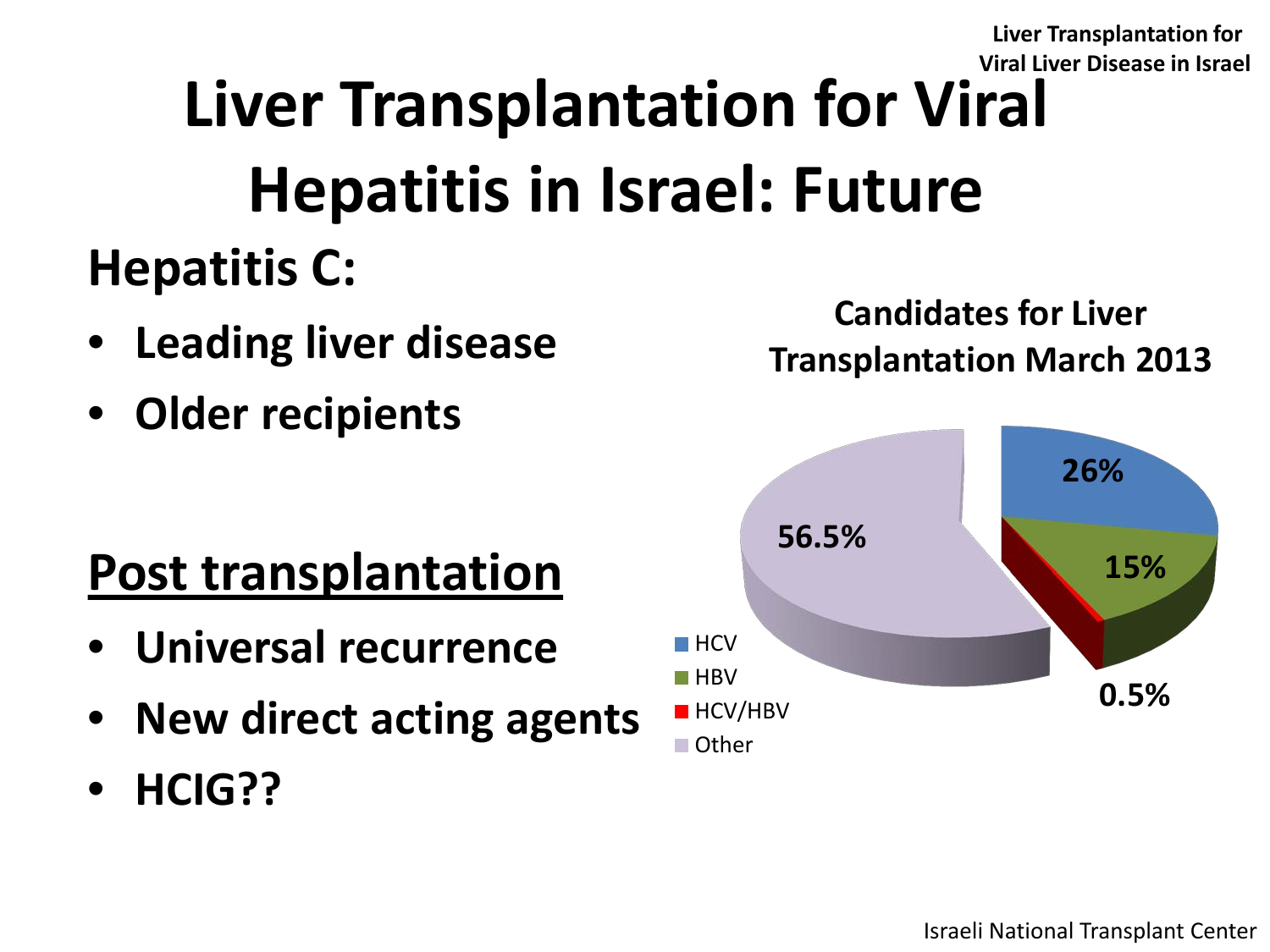# **Liver Transplantation for Viral Hepatitis in Israel: Future**

### **Hepatitis B:**

- **Excellent outcome after transplantation**
- **Entecavir/Tenofovir:**
	- **Better viral control:**
		- **Less need for transplantation?**
		- **Lower incidence of HCC ?**
		- **NUC mono-therapy to prevent re-infection?**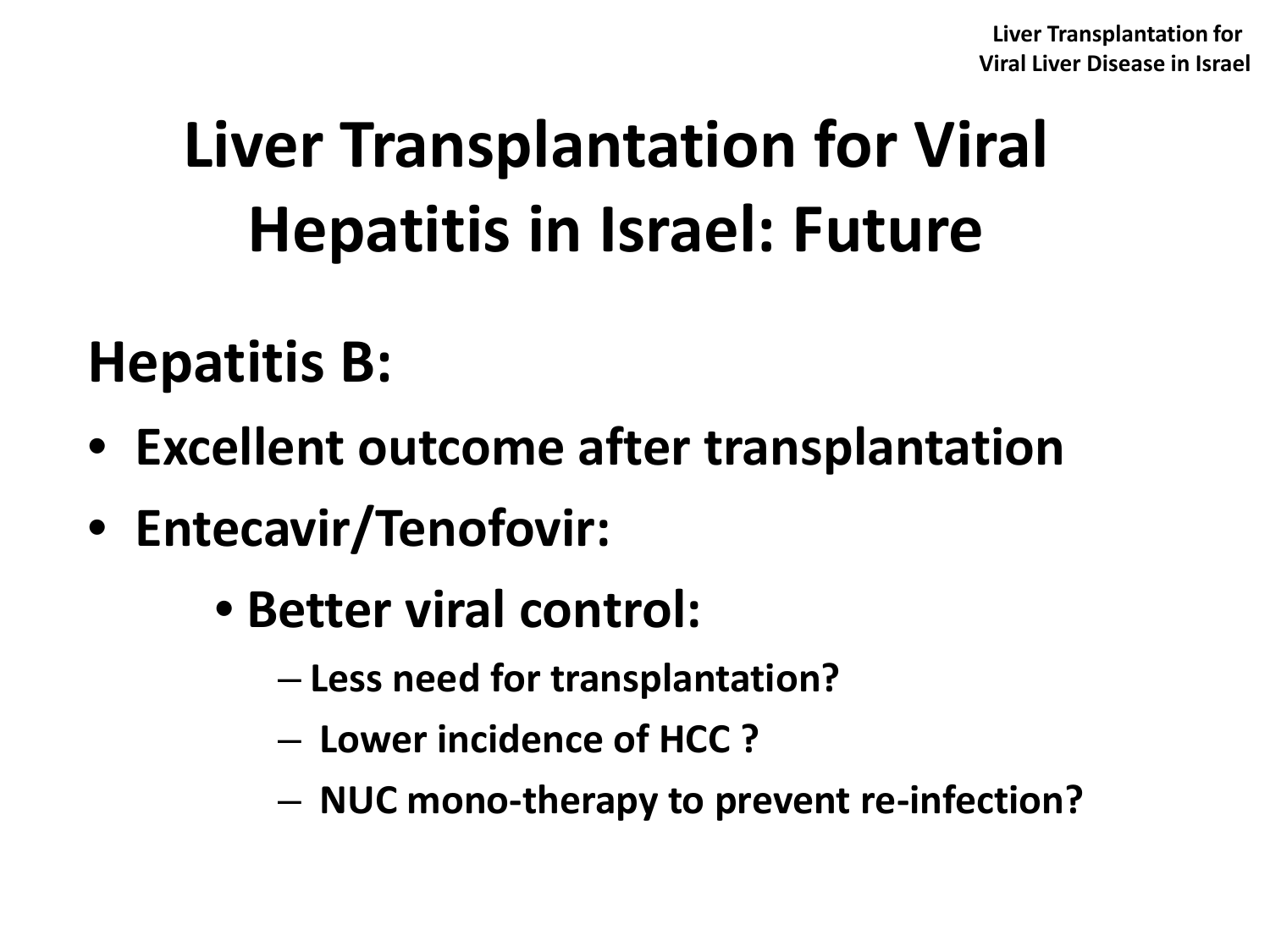## **Liver Transplantation for Viral Hepatitis in Israel: Future**

**Acute Liver Failure:**

- **Eradication of HAV**
- **Screening and preventive therapy for HBsAg + immune- compromised patients**